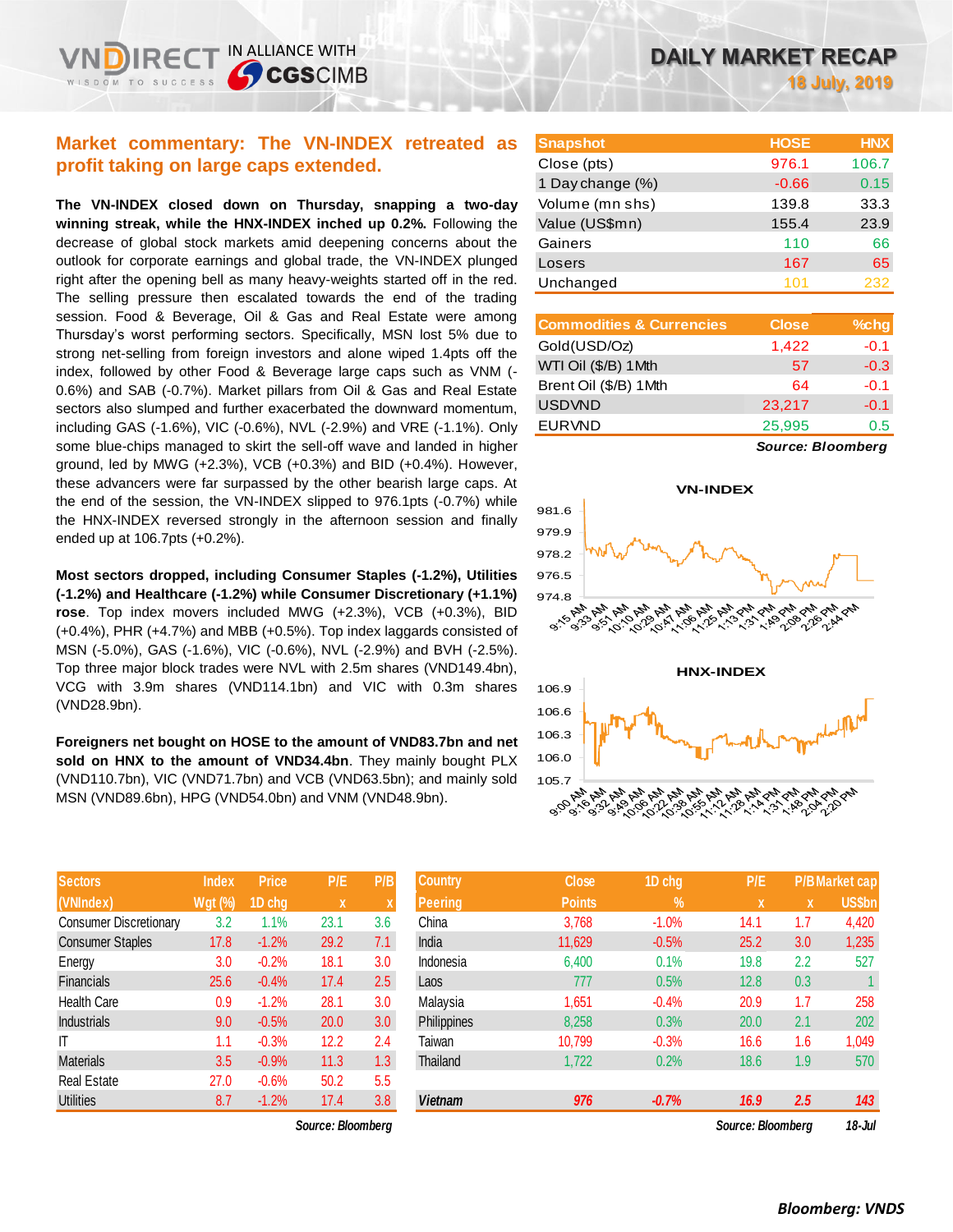## **Market News**

**Oil traded near a two-week low as an increase in U.S. fuel stockpiles spurred concern that demand is waning in the world's biggest crude consumer.** Futures were little changed in New York after dropping 1.5% on Wednesday. American gasoline and distillates inventories rose by a combined 9.25m barrels last week, according to government data, well above expectations of analysts surveyed by Bloomberg. Crude supplies did fall more than forecast, driven in part by output halts in the Gulf of Mexico due to storm Barry. Oil has lost more than 5% this week as the specter of a renewed U.S.-China trade conflict and stuttering American consumption dent the demand outlook. Still, the possibility of crude flows being disrupted from the Middle East remain after Iran's Foreign Minister Mohammad Javad Zarif damped the prospect of the OPEC producer opening talks with the Trump administration. Washington "shot itself in the foot'' by pulling out of the nuclear accord, he said. *(Bloomberg)*

**HCM City Stock Exchange's market cap equals 57% of GDP in H1.** Total market capitalisation of the Ho Chi Minh City Stock Exchange (HoSE) reached VND3,200tr (US\$137.8bn) at the end of June, up 11.2% against the end of 2018 and equivalent to 57% of the country's 2018 GDP. The market's liquidity showed signs of slowing during the period, with the daily trading volume averaging at 172.3m shares, worth VND3.93tr (US\$169.28m), down 14.6% yoy in terms of quantity and 29.5% in value. According to HoSE, foreign investors remained net buyers in 1H19, with a total 201m shares worth VND10.1tr (US\$435.05m). Vietnam's largest privately run conglomerate Vingroup topped foreign investors' buying list, with a net purchase value of over VND5.61tr (US\$241.65m) in the six-month period. South Korea's conglomerate SK Group late in May successfully bought 205.75m shares of Vingroup, or 6.1% of the group's charter capital, in a deal worth US\$1bn to become the latter's major shareholder. During the period, HoSE has approved the public listing of five companies, with a combined 1.9bn shares on offer and market capitalisation of over VND69.3tr (US\$2.98bn). Two of the five companies are Viglacera and national flag carrier Vietnam Airlines. Additionally, HoSe also held auction for stake sale in two state-owned enterprises Sao Vang Rubber (SRC) and Binh Phuoc Water, raising nearly VND430bn (US\$18.52m) in proceeds. *(Vietnamnet.vn)*

**FDI firms to be listed soon - Ministry of Finance.** There will be a framework to supervise FDI firms when they are listed, the Finance Ministry said in a six-month report on the equities market. Some FDI firms have transformed into joint-stock companies from limited-liability ones, but there is no policy to make them list shares. At the end of May, the ministry and the State Securities Commission asked for opinions from the ministries of planning and investment, justice and public security about the proposal. The finance ministry and the ministry of planning and investment will also work together to develop a mechanism to closely monitor the trading of FDI firms' shares. In markets such as South Korea, Japan, Singapore and Thailand, a number of FDI firms are listed and there is no difference or discrimination between foreign-invested firms and domestic firms. *(Vir.com.vn)*

## **Notable Corporate Events**

**Asia Commercial Bank (ACB VN) – dividend payment:** Jul 25 and Jul 26 will be the ex-date and the record date, respectively, for paying the 2019 stock dividend at a rate of 30% (equivalent to an issuance of over 374m shares), the bank said. *(Vsd.vn)*

**National Seed Joint Stock Company (NSC VN) – 1H19 business results:** For 6M19, NSC has recorded revenue of VND803bn (-5% yoy, fulfilling 45% of full-year target) and a net profit of VND115bn (-7% yoy, completing 44% of annual plan), the company said in its second-quarter financial report. *(Ndh.vn)*

*<to be continued>*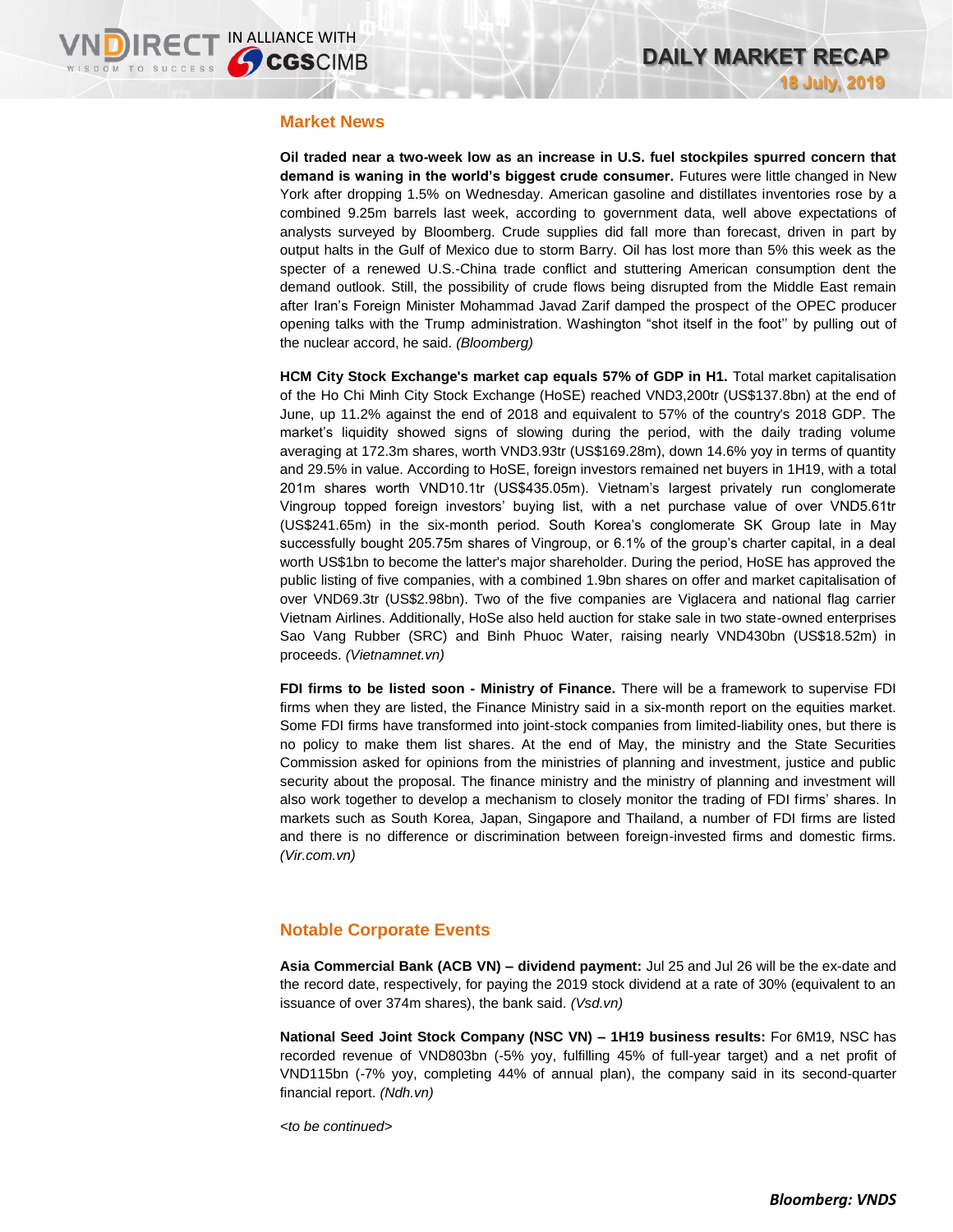## **DAILY MARKET RECAP 18 July, 2019**

## **COVERAGE SUMMARY**

WISDOM TO SUCCESS

VND

IRECT IN ALLIANCE WITH

| Ticker          | <b>Close</b><br>price | <b>Adjusted</b><br>target<br>price | <b>Dividend</b><br>yield | <b>Potential</b><br>return | Rating      | <b>Investment thesis summary/Update</b>                                                                                                                                                                                                                                                                                                                                                                                                                                                                                                | <b>Latest</b><br>report |
|-----------------|-----------------------|------------------------------------|--------------------------|----------------------------|-------------|----------------------------------------------------------------------------------------------------------------------------------------------------------------------------------------------------------------------------------------------------------------------------------------------------------------------------------------------------------------------------------------------------------------------------------------------------------------------------------------------------------------------------------------|-------------------------|
| PC <sub>1</sub> | 18,000                | 24,500                             | 0.0%                     | 36.1%                      | <b>ADD</b>  | 1. Robust backlog in 2019F. According to the company, the total<br>backlog of the grid erection and installation segment is estimated at<br>VND2,829bn at the beginning of 2019<br>2. Promising outlook for hydropower segment. Investments in<br>hydropower have gradually helped improved PC1's earnings quality                                                                                                                                                                                                                     | <b>Link</b>             |
| <b>LPB</b>      | 7,800                 | 12,200                             | 12.8%                    | 69.2%                      | ADD         | thanks to high margins and recurring, stable revenues.<br>1. LPB has embarked on an extensive branch network expansion<br>initiative that is unmatched by other banks.<br>2. Potential for a boost in fee income from bancassurance.<br>3. LPB is considering migrating to HOSE. A listing on HOSE will<br>increase liquidity for LPB<br>4. High dividend yield on a low valuation.                                                                                                                                                    | Link                    |
| <b>NLG</b>      | 29,000                | 35,500                             | 1.7%                     | 24.1%                      | ADD         | 1. Project delay has led to haircut of our FY18F presales estimate.<br>2. Project licenses bode well for FY19F launches.<br>3. New land parcel acquired in Dec to support long term growth.<br>1. ACV is a robust long-term bet on the aviation growth story than                                                                                                                                                                                                                                                                      | Link                    |
| <b>ACV</b>      | 82,500                | 105,000                            | 0.0%                     | 27.3%                      | ADD         | even a basket of domestic airline stocks.<br>2. MOT's divestment of ACV stake to be a significant catalyst.<br>3. High return on capital and superior growth prospects justify<br>valuation premium.                                                                                                                                                                                                                                                                                                                                   | <b>Link</b>             |
| <b>DPM</b>      | 15,200                | 20,000                             | 6.6%                     | 38.2%                      | ADD         | 1. Core urea business could face near-term margin pressure due to<br>the expected increases in gas input prices, which will outweigh ASP<br>recovery, in our view.<br>2. NH3-NPK project is the earnings growth driver over the next few<br>years, contributing 1.4-2.6tr annually to revenue starting from<br>2018F. However high interest expense and D&A burden could result<br>in annual losses in 2019-20F.<br>3. Pending VAT policy change in Vietnam is expected to boost<br>DPM's gross margin by 2-3% pts from 2019F onwards. | Link                    |
| QNS             | 31,400                | 43,900                             | 1.6%                     | 41.4%                      | ADD         | 1. QNS is the leading branded soymilk player in Vietnam and a<br>major sugar producer.<br>2. The company commanded 82% market share of the packaged<br>soymilk market and accounted for around 10% of total nationwide<br>sugar supply in 2017.                                                                                                                                                                                                                                                                                        | Link                    |
| LTG             | 22,800                | 38,300                             | 8.8%                     | 76.8%                      | ADD         | 1. Market leader in the CPC segment with 21% market share (vs.<br>second largest player VFG with 8.3% market share). LTG could<br>easily maintain the market leadership in the segment thanks to (1)<br>extensive distribution network, and (2) established long-term<br>relationships with suppliers.<br>2. Long-term strategy is to focus on the Agrifood segment with high<br>potential in export markets such as China, Philippines, Indonesia,<br>etc.<br>3. LTG is trading far below its domestic peers.                         | Link                    |
| ۷СВ             | 76,400                | 73,800                             | 1.1%                     | -2.4%                      | <b>HOLD</b> | 1. Solid core earnings growth with earnings from divestment and<br>bancassurance deals creating uncaptured upside<br>2. Strongly positioned to penetrate the retail banking segment.<br>3. Well-regarded bank with best-in-class asset quality and strong<br>deposit franchise.<br>4. Successful private placement enhanced capital buffers.                                                                                                                                                                                           | <b>Link</b>             |
| <b>MBB</b>      | 22,200                | 34,000                             | 2.7%                     | 55.8%                      | ADD         | 1. Solid earnings on improving NIM and strong fee income growth<br>with huge room to continue to boost asset yields.<br>2. Continued shift towards retail lending supports NIM expansion.<br>3. Dynamic strategy to boost fee income.<br>4. Prudent risk management evinced by a clean balance sheet                                                                                                                                                                                                                                   | <u>Link</u>             |
| <b>VPB</b>      | 19,300                | 21,200                             | 0.0%                     | 9.8%                       | <b>HOLD</b> | 1. The leading market player in consumer finance with high returns<br>on capital.<br>2. Stricter credit controls hampered earnings growth in FY18.<br>3. More digitalisation initiatives to grow fee income and cut costs.<br>VPB has launched a new digital platform in SME banking, retail<br>banking and consumer finance.                                                                                                                                                                                                          | <b>Link</b>             |
| <b>TCM</b>      | 26,700                | 32,300                             | 1.9%                     | 22.9%                      | <b>ADD</b>  | 1. The only vertically-integrated textile manufacturer in Vietnam.<br>2. Sears's bankruptcy will dent FY18 and FY19F earnings.<br>3. EVFTA is expected to confer a competitive advantage to TCM<br>due to "Fabric forward Rules of Origin"                                                                                                                                                                                                                                                                                             | <b>Link</b>             |
| <b>HPG</b>      | 20,950                | 26,600                             | 0.0%                     | 27.0%                      | ADD         | 1. We believe HPG will further consolidate its domestic market<br>share.<br>2. Higher sales volume but lower ASP<br>3. Slight delay and capex overruns on the second phase of Dung<br>Quat Steel Complex project.                                                                                                                                                                                                                                                                                                                      | <b>Link</b>             |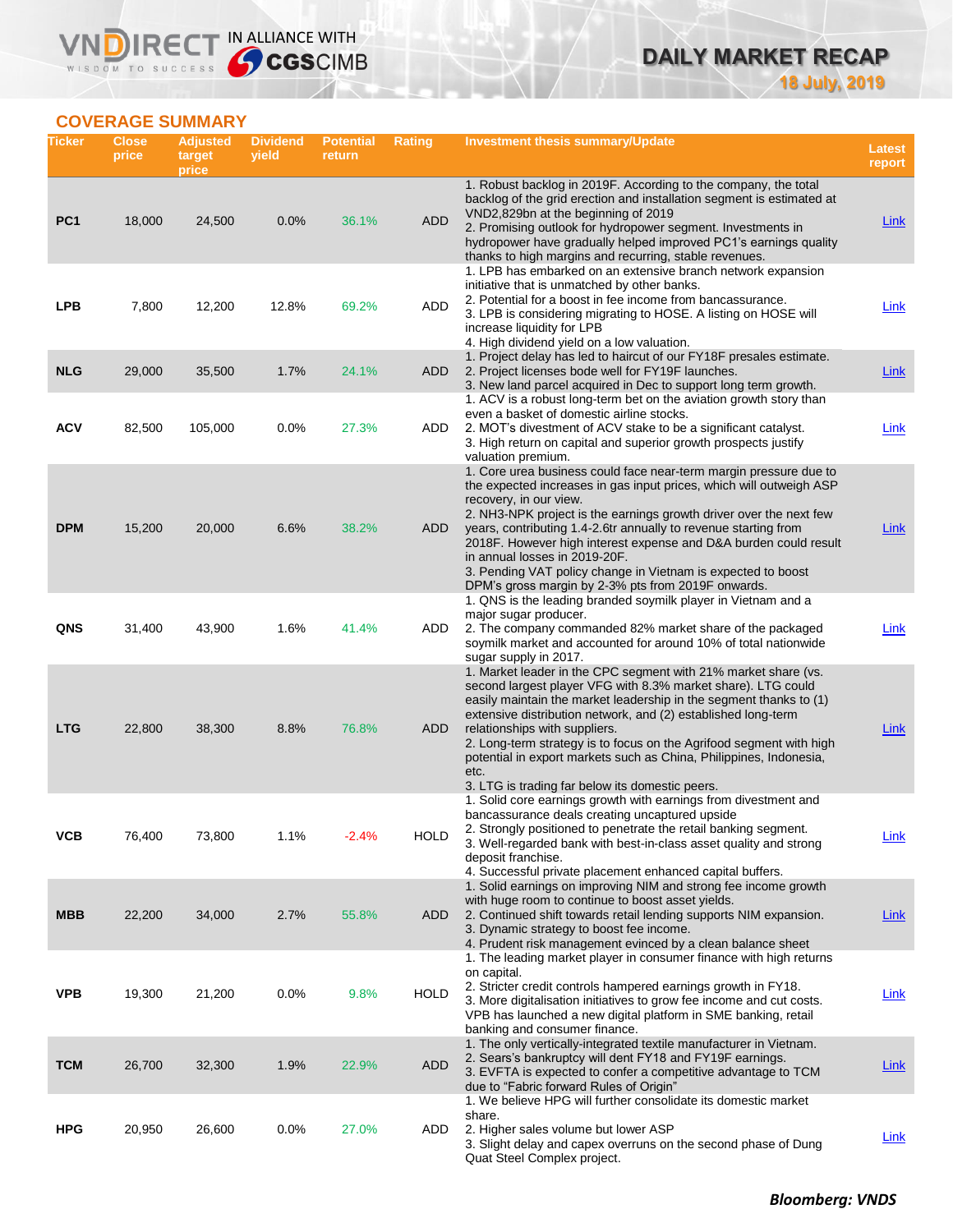# **DAILY MARKET RECAP**

**18 July, 2019**

| Ticker     | Close<br>price | <b>Adjusted</b><br>target<br>price | <b>Dividend</b><br>yield | <b>Potential</b><br>return | Rating        | Investment thesis summary/Update                                                                                                                                                                                                                                                                                                                                                                                                                                                    | <b>Latest</b><br>report |
|------------|----------------|------------------------------------|--------------------------|----------------------------|---------------|-------------------------------------------------------------------------------------------------------------------------------------------------------------------------------------------------------------------------------------------------------------------------------------------------------------------------------------------------------------------------------------------------------------------------------------------------------------------------------------|-------------------------|
| <b>PVT</b> | 17,400         | 21,000                             | 6.4%                     | 27.1%                      | <b>ADD</b>    | 1. A beneficiary of secular oil and gas demand growth in Vietnam<br>with stable cash flow and a robust business model.<br>2. PVT boasts a stable business model with assured annual<br>transportation volumes and long-term charter rates.<br>3. We see the ongoing fleet rejuvenation benefitting PVT's long-<br>term prospects.                                                                                                                                                   | <b>Link</b>             |
| <b>STK</b> | 24,000         | 25,200                             | 6.3%                     | 11.3%                      | <b>HOLD</b>   | 1. Second-largest synthetic fiber manufacturer in Vietnam.<br>2. STK is a direct beneficiary of CPTPP and the US-China trade<br>war.<br>3. Trang Bang 5 (TB5) project's commercial operations will start in<br>1Q19F.                                                                                                                                                                                                                                                               | Link                    |
| AAA        | 18,600         | 25,300                             | 10.9%                    | 46.9%                      | <b>ADD</b>    | 1. AAA is the largest plastic packaging manufacturer and exporter in<br>South East Asia, with current production capacity of 8,000<br>tonnes/month.<br>2. AAA will be able to capture market share globally in countries<br>such as Japan and the U.S.<br>3. AAA aims to expand its production and adopt effective cost<br>controls.                                                                                                                                                | <b>Link</b>             |
| <b>PNJ</b> | 73,300         | 94,900                             | 2.4%                     | 31.9%                      | ADD           | 1. PNJ is leading the jewellery market in Vietnam with an estimated<br>30% market share in the branded segment in 2018, per<br>management.<br>2. Extensive store network and still expanding.<br>3. Sustained momentum at PNJ Gold and anticipated turnaround at<br>PNJ Silver to drive strong topline growth.                                                                                                                                                                      | <b>Link</b>             |
| <b>KDH</b> | 22,100         | 25,800                             | 2.3%                     | 19.0%                      | <b>ADD</b>    | 1. KDH owns 500ha land bank in the inner city area of HCMC<br>following its recent merger with Binh Chanh Construction &<br>Investment (BCI, Unlisted).<br>2. Its strategy to develop mid-range condos and gated townhouse<br>communities makes for a diversified range of products and lowers<br>market risk.<br>3. We believe KDH's high quality housing developments have<br>helped it to establish its brand name among prospective buyers,<br>driving strong sales absorption. | Link                    |
| <b>DCM</b> | 8,030          | 9,900                              | 6.2%                     | 29.5%                      | ADD           | 1. Parent company PVN guarantees 12% ROE for the company's<br>urea operations in FY15-18F, protecting DCM from adverse market<br>movements.<br>2. Changes to Vietnam's VAT policy in 2018-19F could help expand<br>DCM's gross margin by 3-4% from 2019F onwards, in our view.<br>3. Uncertainty around 2019F input gas price policy, however, is a<br>major risk that could counter positive effects of VAT policy change.                                                         | Link                    |
| <b>VTP</b> | 141,900        | 111,000                            | 1.1%                     | $-20.7%$                   | <b>REDUCE</b> | 1. High growth company in a fast-evolving industry.<br>2. VTP's market share gains can be attributed to advanced<br>technology and strong infrastructure.<br>3. VTP's core sales is expected to grow at a CAGR of 48.5% to<br>2020.<br>4. Healthy financial status with strong cash reserves and high ROE.                                                                                                                                                                          | Link                    |
| <b>ACB</b> | 30,800         | 39,500                             | 3.3%                     | 31.5%                      | ADD           | 1. Well-established retail brand name and customer base.<br>2. Large retail customer base enables a strong fee income<br>franchise.<br>3. Legacy issues resolved, resulting in a healthy balance sheet.                                                                                                                                                                                                                                                                             | <b>Link</b>             |
| <b>GAS</b> | 107,200        | 91,600                             | 3.9%                     | $-10.7%$                   | <b>REDUCE</b> | 1. Flat oil price outlook could weigh on sales growth<br>2. Depleting gas supply puts pressure on input costs<br>3. Demand and capacity expansion to partly offset rising costs                                                                                                                                                                                                                                                                                                     | Link                    |
| <b>PVS</b> | 23,300         | 25,000                             | 5.2%                     | 12.5%                      | <b>HOLD</b>   | 1. A diversified oilfield services company with strong financial health<br>2. Key beneficiary of Vietnam's push for renewed dry gas reserves<br>3. Strong earnings growth expected in FY18-21F                                                                                                                                                                                                                                                                                      | Link                    |
| <b>PVD</b> | 18,650         | 19,600                             | 0.0%                     | 5.1%                       | <b>HOLD</b>   | 1. PVD's rig fleet as young enough to benefit from anticipated global<br>oilfield services market upturn<br>2. We differ in expecting PVD's profitability to turn around in FY19-<br>21F                                                                                                                                                                                                                                                                                            | <b>Link</b>             |
| MSH        | 61,200         | 62,500                             | 5.8%                     | 7.9%                       | <b>HOLD</b>   | 1. MSH leads position in apparel manufacturing industry, solidified<br>by a strong customer base of global premium fashion brands.<br>2. A change in product mix with larger contribution from high-margin<br>FOB (Free on Board) apparel production is expected to be the near-<br>term growth driver.                                                                                                                                                                             | <b>Link</b>             |
| <b>MWG</b> | 103,900        | 118,800                            | 1.4%                     | 15.7%                      | ADD           | 1. Mobile World Investment Corporation (MWG) is the largest<br>consumer electronics retailer in term of both revenue and earnings.<br>2. We see long-term potential in the grocery retail business,<br>underpinned by: 1) high-growth segment to lure both local and<br>foreign retailers; and 2) improving performance of BHX in late-2018.                                                                                                                                        | <u>Link</u>             |

IRECT IN ALLIANCE WITH

**VND** 

WISDOM TO SUCCESS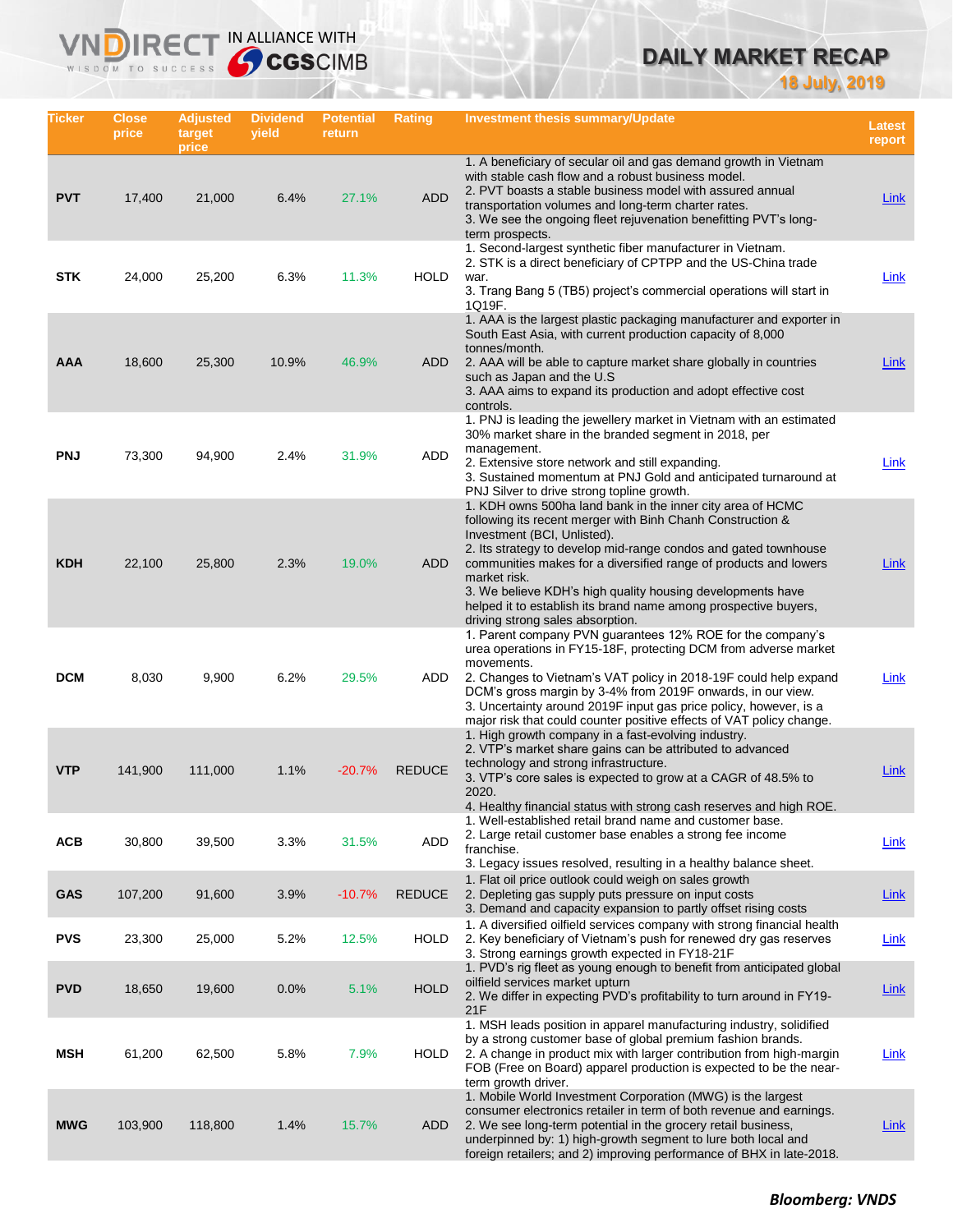

# **DAILY MARKET RECAP**

**18 July, 2019**

| <b>Ticker</b> | <b>Close</b><br>price | <b>Adjusted</b><br>target<br>price | <b>Dividend</b><br>vield | <b>Potential</b><br>return | <b>Rating</b> | <b>Investment thesis summary/Update</b>                                                                                                                                                                                                                               | Latest<br>report |
|---------------|-----------------------|------------------------------------|--------------------------|----------------------------|---------------|-----------------------------------------------------------------------------------------------------------------------------------------------------------------------------------------------------------------------------------------------------------------------|------------------|
| <b>POW</b>    | 14.350                | 18.334                             | 0.0%                     | 27.8%                      | ADD.          | 1. The leading gas-fired power producer in Vietnam<br>2. Riding the anticipated power shortage in the South of Vietnam<br>3. Well-positioned to excel in the competitive electricity market<br>4. Vigorous 2019F outlook, solid EPS growth of 16.6% over FY18-<br>21F | Link             |
| <b>TCB</b>    | 20,900                | 27,400                             | 0.0%                     | 31.1%                      | <b>ADD</b>    | 1. Unique ecosystem banking approach that is unmatched by rivals.<br>2. TCB has the strongest and most diversified non-II franchise.<br>3. Advanced technology enables customer-centric system.<br>4. Potential re-rating catalysts and downside risks.               | Link             |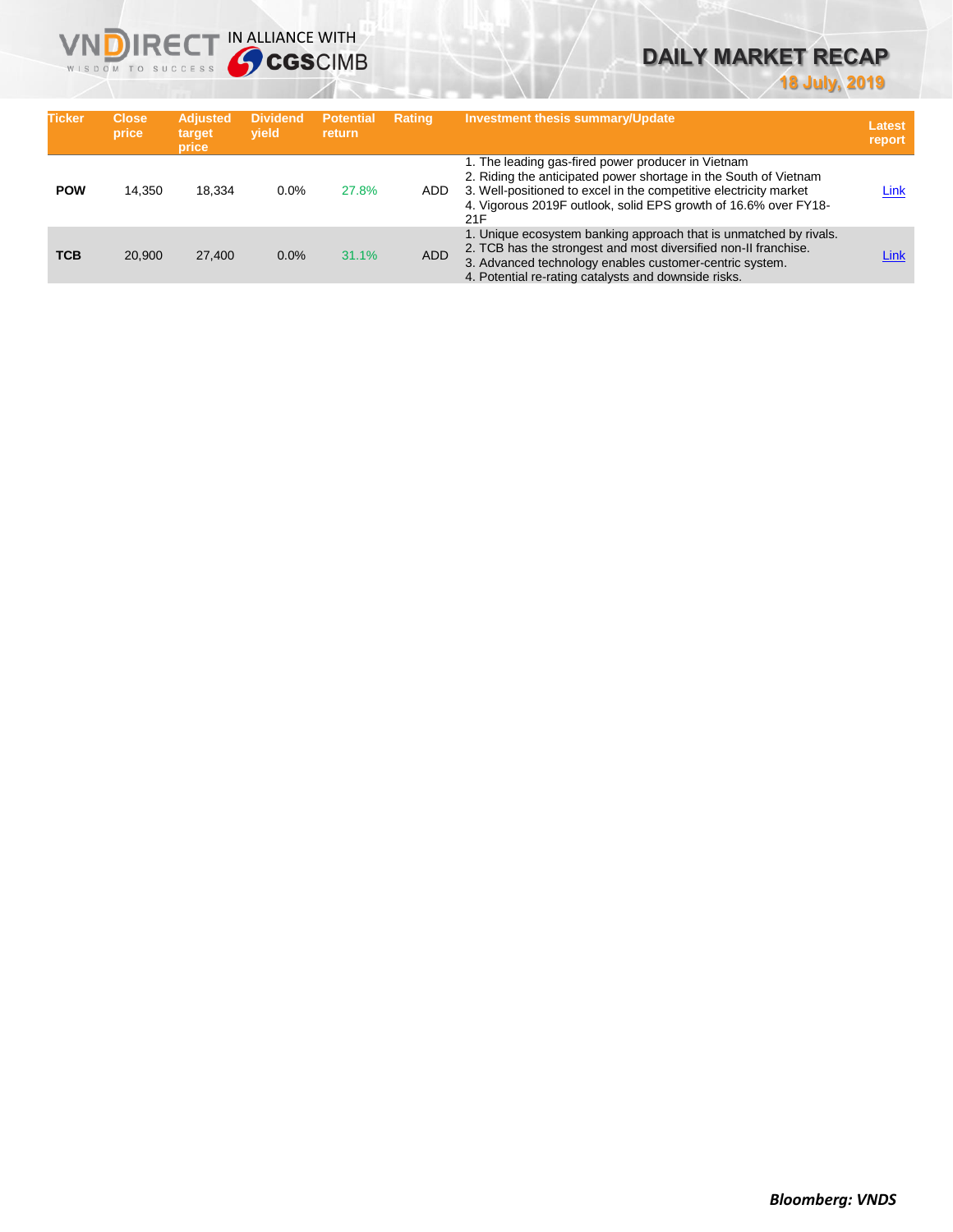## **MARKET MOVEMENTS**

WISDOM TO SUCCESS

n

| <b>HOSE</b>        |              |       |         |         |              | <b>HNX</b>         |              |       |         |         |              |
|--------------------|--------------|-------|---------|---------|--------------|--------------------|--------------|-------|---------|---------|--------------|
| <b>Top gainers</b> |              |       |         |         | <b>VND</b>   | <b>Top gainers</b> |              |       |         |         | <b>VND</b>   |
| <b>Ticker</b>      | Last         | Chg   | $%$ chq | Vol.    | <b>Index</b> | Ticker             | Last         | Chg   | $%$ chq | Vol.    | <b>Index</b> |
|                    | <b>Price</b> |       |         |         | impact       |                    | <b>Price</b> |       |         |         | impact       |
| <b>TCT</b>         | 42,800       | 2,800 | 7.00    | 7.260   | 0.011        | <b>HKB</b>         | 800          | 100   | 14.29   | 21.600  | 0.005        |
| <b>TCR</b>         | 1,410        | 90    | 6.82    | 8,110   | 0.000        | BII                | 1.100        | 100   | 10.00   | 80,500  | 0.005        |
| VNL                | 15.700       | 1.000 | 6.80    | 30      | 0.003        | <b>PSD</b>         | 13.200       | 1.200 | 10.00   | 127.800 | 0.006        |
| <b>SJF</b>         | 3,630        | 230   | 6.76    | 2.23MLN | 0.005        | <b>SDG</b>         | 27,500       | 2,500 | 10.00   | 1,000   | 0.009        |
| <b>CLW</b>         | 19,750       | 1,250 | 6.76    | 1,130   | 0.005        | VTS                | 15,400       | 1,400 | 10.00   | 100     | 0.001        |

**IRECT IN ALLIANCE WITH** 

| Top gainers |              |       |         |         | VND          | <b>Top gainers</b> |              |       |         |         | <b>VND</b>   |
|-------------|--------------|-------|---------|---------|--------------|--------------------|--------------|-------|---------|---------|--------------|
| Ticker      | Last         | Chg   | $%$ chq | Vol.    | <b>Index</b> | <b>Ticker</b>      | Last         | Chg   | $%$ chg | Vol.    | <b>Index</b> |
|             | <b>Price</b> |       |         |         | impact       |                    | <b>Price</b> |       |         |         | impact       |
| тст         | 42,800       | 2,800 | 7.00    | 7,260   | 0.011        | <b>HKB</b>         | 800          | 100   | 14.29   | 21.600  | 0.005        |
| TCR         | 1,410        | 90    | 6.82    | 8,110   | 0.000        | BII                | 1,100        | 100   | 10.00   | 80,500  | 0.005        |
| VNL         | 15,700       | 1,000 | 6.80    | 30      | 0.003        | <b>PSD</b>         | 13,200       | 1,200 | 10.00   | 127,800 | 0.006        |
| <b>SJF</b>  | 3,630        | 230   | 6.76    | 2.23MLN | 0.005        | <b>SDG</b>         | 27,500       | 2,500 | 10.00   | 1.000   | 0.009        |
| CLW         | 19,750       | 1,250 | 6.76    | 1,130   | 0.005        | VTS                | 15,400       | 1,400 | 10.00   | 100     | 0.001        |
|             |              |       |         |         |              |                    |              |       |         |         |              |
|             |              |       |         |         |              |                    |              |       |         |         |              |

**HNX**

| <b>Top losers</b>     |              |          |         |       | <b>VND</b>   |
|-----------------------|--------------|----------|---------|-------|--------------|
| <b>Ticker</b><br>Last |              | Cha      | %chq    | Vol.  | <b>Index</b> |
|                       | <b>Price</b> |          |         |       | impact       |
| <b>HVX</b>            | 3,070        | $-230$   | $-6.97$ | 1,210 | $-0.003$     |
| <b>PTC</b>            | 6,580        | $-490$   | $-6.93$ | 60    | $-0.003$     |
| <b>SVT</b>            | 5,960        | -440     | $-6.88$ | 20    | $-0.001$     |
| <b>MCP</b>            | 21,250       | $-1,550$ | $-6.80$ | 60    | $-0.007$     |
| CDC                   | 15,900       | $-1,150$ | $-6.74$ | 200   | $-0.005$     |

| Top index movers |              |       |      |         | <b>VND</b>   |
|------------------|--------------|-------|------|---------|--------------|
| <b>Ticker</b>    | Last         | Cha   | %chq | Vol.    | <b>Index</b> |
|                  | <b>Price</b> |       |      |         | impact       |
| <b>MWG</b>       | 103,900      | 2,300 | 2.26 | 1.11MLN | 0.302        |
| <b>VCB</b>       | 76,400       | 200   | 0.26 | 858,680 | 0.219        |
| <b>BID</b>       | 34,700       | 150   | 0.43 | 1.44MLN | 0.152        |
| <b>PHR</b>       | 64,400       | 2,900 | 4.72 | 1.01MLN | 0.116        |
| <b>MBB</b>       | 22,200       | 100   | 0.45 | 5.14MLN | 0.064        |

|               | <b>VND</b><br><b>Top index laggers</b> |          |         |         |              |  |  |  |  |  |  |
|---------------|----------------------------------------|----------|---------|---------|--------------|--|--|--|--|--|--|
| <b>Ticker</b> | Last                                   | Cha      | %chq    | Vol.    | <b>Index</b> |  |  |  |  |  |  |
|               | <b>Price</b>                           |          |         |         | impact       |  |  |  |  |  |  |
| <b>MSN</b>    | 75,800                                 | $-4,000$ | $-5.01$ | 1.68MLN | $-1.383$     |  |  |  |  |  |  |
| <b>GAS</b>    | 107,200                                | $-1,100$ | $-1.56$ | 196,780 | $-0.963$     |  |  |  |  |  |  |
| VIC           | 114,800                                | $-700$   | $-0.61$ | 454.560 | $-0.693$     |  |  |  |  |  |  |
| <b>NVL</b>    | 57,800                                 | $-1,700$ | $-2.86$ | 548,040 | $-0.468$     |  |  |  |  |  |  |
| <b>BVH</b>    | 85,800                                 | $-2,200$ | $-2.50$ | 372,910 | $-0.456$     |  |  |  |  |  |  |

| <b>Top losers</b> |              |          |         |       | VND      | <b>Top losers</b> |              |          |          |         | <b>VND</b>   |
|-------------------|--------------|----------|---------|-------|----------|-------------------|--------------|----------|----------|---------|--------------|
| <b>Ticker</b>     | Last         | Chg      | $%$ chq | Vol.  | Index    | Ticker            | Last         | Chg      | $%$ chq  | Vol.    | <b>Index</b> |
|                   | <b>Price</b> |          |         |       | impact   |                   | <b>Price</b> |          |          |         | impact       |
| <b>HVX</b>        | 3.070        | $-230$   | $-6.97$ | 1,210 | $-0.003$ | <b>DPS</b>        | 400          | $-100$   | $-20.00$ | 146.800 | $-0.003$     |
| <b>PTC</b>        | 6,580        | $-490$   | $-6.93$ | 60    | $-0.003$ | <b>CAN</b>        | 37,000       | $-4,600$ | $-11.06$ | 100     | $-0.011$     |
| <b>SVT</b>        | 5.960        | $-440$   | $-6.88$ | 20    | $-0.001$ | <b>PPE</b>        | 9.500        | $-1.000$ | $-9.52$  | 100     | $-0.001$     |
| <b>MCP</b>        | 21.250       | $-1.550$ | $-6.80$ | 60    | $-0.007$ | <b>VLA</b>        | 17,100       | $-1.800$ | $-9.52$  | 100     | $-0.001$     |
| CDC               | 15,900       | $-1,150$ | $-6.74$ | 200   | $-0.005$ | <b>KSD</b>        | 5,800        | $-600$   | $-9.38$  | 100     | $-0.002$     |
|                   |              |          |         |       |          |                   |              |          |          |         |              |

|            | <b>Top index movers</b> |                        |      |              | <b>VND</b> | <b>Top index movers</b> |              |       |      |              |        |
|------------|-------------------------|------------------------|------|--------------|------------|-------------------------|--------------|-------|------|--------------|--------|
| Ticker     | Last                    | Vol.<br>$%$ chq<br>Cha |      | <b>Index</b> | Ticker     | Last                    | Chg          | %chq  | Vol. | <b>Index</b> |        |
|            | <b>Price</b>            |                        |      |              | impact     |                         | <b>Price</b> |       |      |              | impact |
| <b>MWG</b> | 103.900                 | 2,300                  | 2.26 | 1.11MLN      | 0.302      | ACB                     | 30,800       | 100   | 0.33 | .60MLN       | 0.128  |
| <b>VCB</b> | 76,400                  | 200                    | 0.26 | 858,680      | 0.219      | <b>HHC</b>              | 115,000      | 9,200 | 8.70 | 100          | 0.087  |
| BID        | 34.700                  | 150                    | 0.43 | 1.44MLN      | 0.152      | ОСН                     | 9,300        | 800   | 9.41 | 31,800       | 0.075  |
| <b>PHR</b> | 64.400                  | 2.900                  | 4.72 | 1.01MLN      | 0.116      | <b>IDV</b>              | 33.200       | 3,000 | 9.93 | 38,000       | 0.032  |
| <b>MBB</b> | 22,200                  | 100                    | 0.45 | 5.14MLN      | 0.064      | <b>CTX</b>              | 33,000       | 1,800 | 5.77 | 1,000        | 0.012  |

|            | <b>Top index laggers</b> |          |         |         | <b>VND</b> | <b>Top index laggers</b> |              |        |         |          |              |
|------------|--------------------------|----------|---------|---------|------------|--------------------------|--------------|--------|---------|----------|--------------|
| Ticker     | Last                     | Chg      | $%$ chq | Vol.    | Index      | Ticker                   | Last         | Chg    | $%$ chq | Vol.     | <b>Index</b> |
|            | <b>Price</b>             |          |         |         | impact     |                          | <b>Price</b> |        |         |          | impact       |
| <b>MSN</b> | 75.800                   | $-4.000$ | $-5.01$ | 1.68MLN | $-1.383$   | <b>PVS</b>               | 23,300       | $-400$ | $-1.69$ | 6.31 MLN | $-0.100$     |
| <b>GAS</b> | 107.200                  | $-1.100$ | $-1.56$ | 196.780 | $-0.963$   | <b>NVB</b>               | 8,000        | $-100$ | $-1.23$ | 760.800  | $-0.030$     |
| VIC        | 114.800                  | $-700$   | $-0.61$ | 454.560 | $-0.693$   | S99                      | 7.400        | $-500$ | $-6.33$ | 46.600   | $-0.022$     |
| <b>NVL</b> | 57,800                   | $-1.700$ | $-2.86$ | 548,040 | $-0.468$   | <b>HUT</b>               | 2,500        | $-100$ | $-3.85$ | .08MLN   | $-0.021$     |
| <b>BVH</b> | 85,800                   | $-2.200$ | $-2.50$ | 372.910 | $-0.456$   | PVI                      | 37,000       | $-500$ | $-1.33$ | 63.100   | $-0.018$     |

| <b>Top liquidity</b> |              |          |         |         | <b>VND</b> | <b>Top liquidity</b> |              |        |         |                   | <b>VND</b>   |
|----------------------|--------------|----------|---------|---------|------------|----------------------|--------------|--------|---------|-------------------|--------------|
| <b>Ticker</b>        | Last         | Chg      | $%$ chq | Val.    | Index      | <b>Ticker</b>        | Last         | Chg    | $%$ chq | Val.              | <b>Index</b> |
|                      | <b>Price</b> |          |         | (VNDbn) | impact     |                      | <b>Price</b> |        |         | (VNDbn)           | impact       |
| <b>HPG</b>           | 20.950       | $-400$   | $-1.87$ | 179     | $-0.327$   | <b>PVS</b>           | 23.300       | $-400$ | $-1.69$ | 147               | $-0.100$     |
| <b>PLX</b>           | 64,200       | $-100$   | $-0.16$ | 143     | $-0.038$   | <b>ACB</b>           | 30,800       | 100    | 0.33    | 49                | 0.128        |
| <b>MSN</b>           | 75.800       | $-4.000$ | $-5.01$ | 129     | $-1.383$   | <b>SHB</b>           | 6.800        | 0      | 0.00    | 24                | 0.000        |
| <b>ROS</b>           | 27,500       | 100      | 0.36    | 116     | 0.017      | <b>VCS</b>           | 79.000       | $-300$ | $-0.38$ | 23                | $-0.010$     |
| <b>MWG</b>           | 103,900      | 2,300    | 2.26    | 114     | 0.302      | <b>NDN</b>           | 16,800       | $-200$ | $-1.18$ | 17                | $-0.009$     |
|                      |              |          |         |         |            |                      |              |        |         | Source: Bloomberg |              |

*Source: Bloomberg*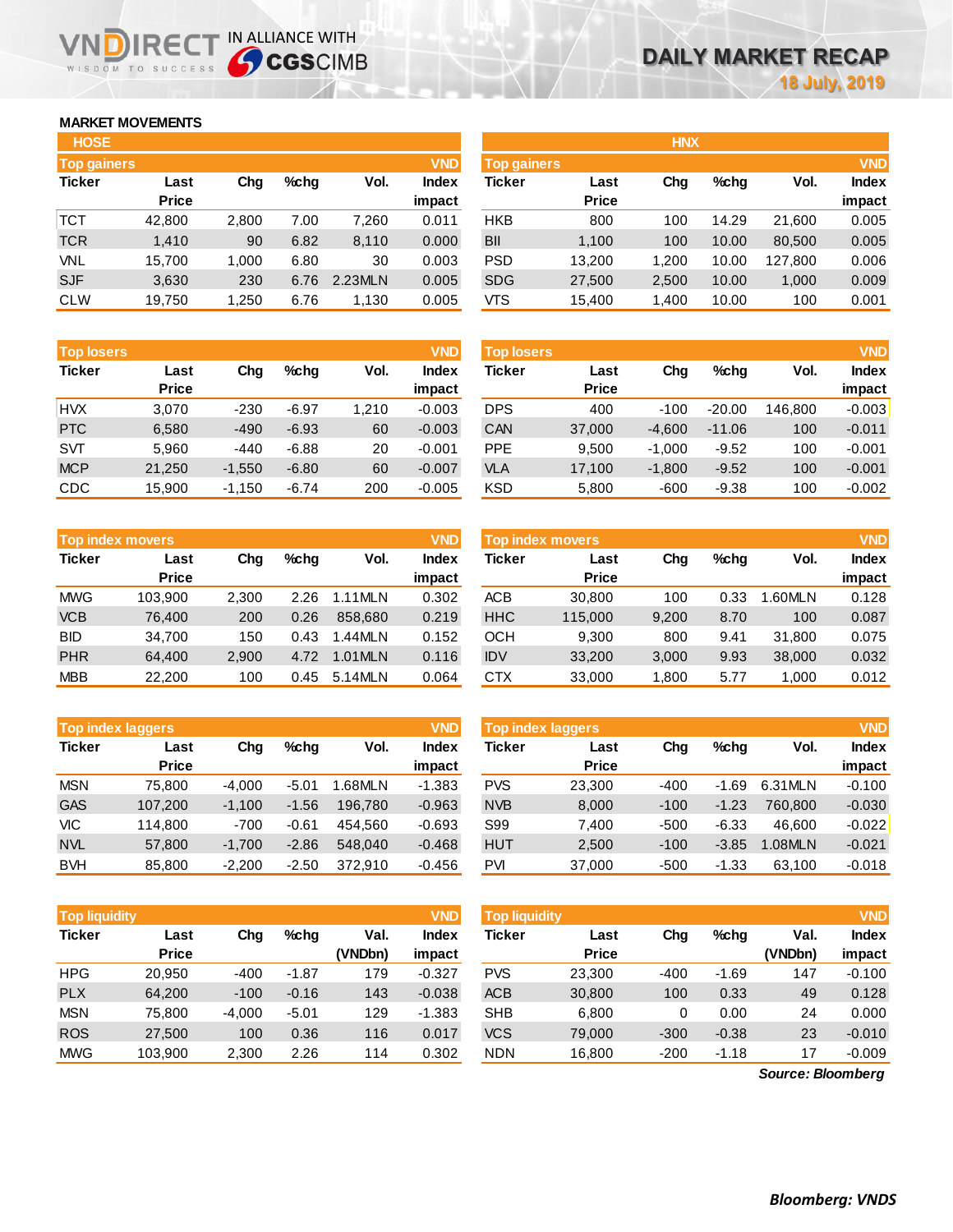## **FOREIGN ACTIVITIES**

WISDOM TO SUCCESS

**VNDIRECT IN ALLIANCE WITH** 

| <b>Volume (Mn'shs)</b> | <b>HOSE</b> | <b>HNX</b> | Value (VND'bn)        | <b>HOSE</b> | <b>HNX</b> |
|------------------------|-------------|------------|-----------------------|-------------|------------|
| <b>BUY</b>             | 10.3        | 0.5        | <b>BUY</b>            | 556.4       | 9.2        |
| % of market            | 7.7%        | 1.5%       | % of market           | 17.6%       | 1.7%       |
| <b>SELL</b>            | 11.5        | 2.1        | <b>SELL</b>           | 472.7       | 43.6       |
| % of market            | 8.6%        | 6.4%       | % of market           | 15.0%       | 7.9%       |
| <b>NET BUY (SELL)</b>  | (1.15)      | (1.6)      | <b>NET BUY (SELL)</b> | 83.7        | (34.4)     |

*Source: HSX, HNX*

**Foreign net buy/sell (30 days) in VND'bn**



| <b>YTD ACCUMULATION</b> |             |            |                       |             |                             |
|-------------------------|-------------|------------|-----------------------|-------------|-----------------------------|
| <b>Volume (MIn'shs)</b> | <b>HOSE</b> | <b>HNX</b> | <b>Value (VND'bn)</b> | <b>HOSE</b> | <b>HNX</b>                  |
| <b>BUY</b>              | 2,113.7     | 143.4      | <b>BUY</b>            | 97,535.5    | 2,675.0                     |
| % of market             | 9.5%        | 3.2%       | % of market           | 19.5%       | 1.6%                        |
| <b>SELL</b>             | 2,065.8     | 176.5      | <b>SELL</b>           | 87,822.8    | 2,978.0                     |
| % of market             | 9.3%        | 3.9%       | % of market           | 17.5%       | 1.8%                        |
| <b>NET BUY (SELL)</b>   | 47.9        | (33.1)     | <b>NET BUY (SELL)</b> | 9,713       | (302.9)<br>Source: HSX, HNX |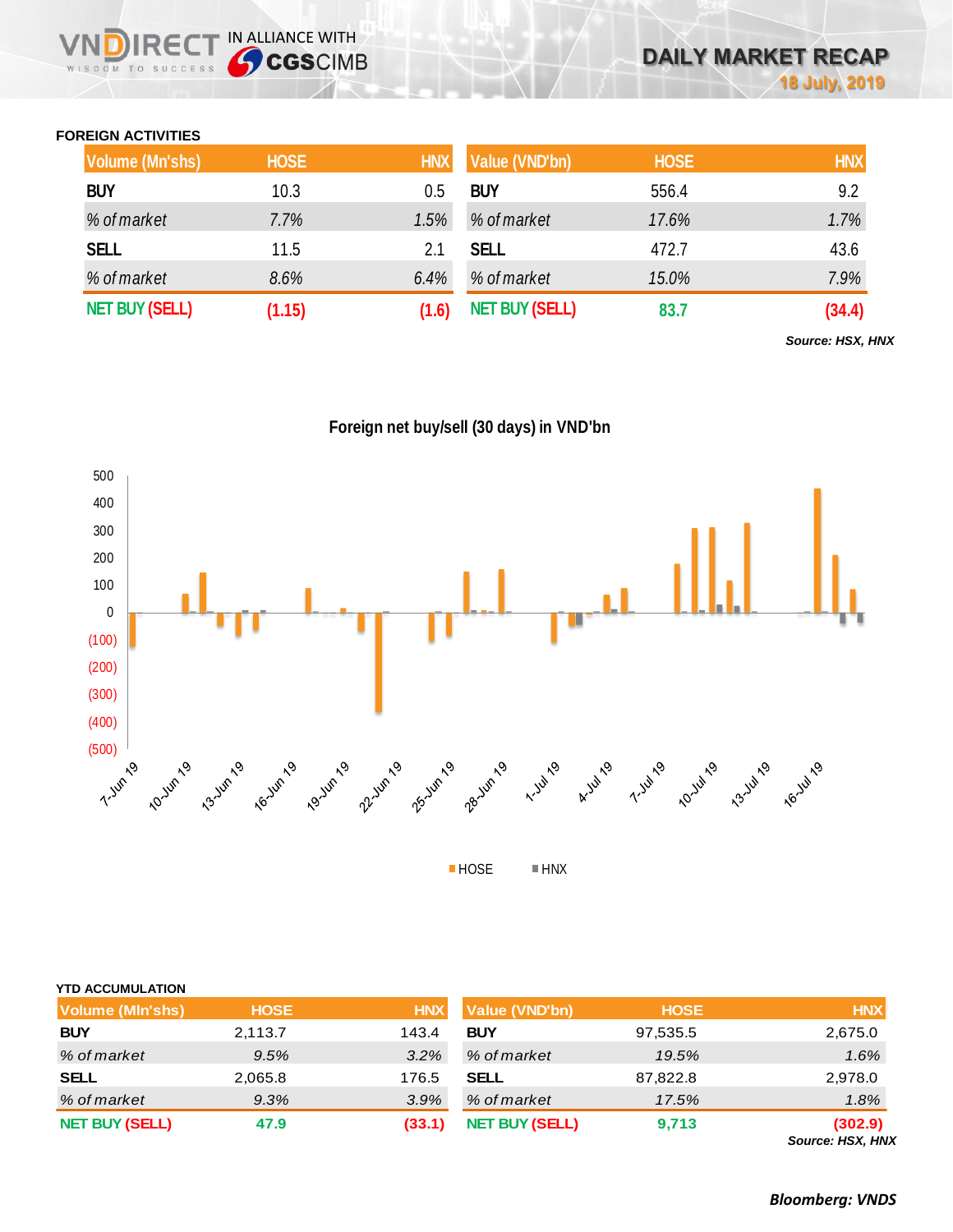## **FOREIGN ACTIVITIES**

WISDOM TO SUCCESS

ID

**IRECT IN ALLIANCE WITH** 

|               |                                              | <b>HOSE</b> |         |       |                 | <b>HNX</b> |                               |             |         |       |                        |  |  |
|---------------|----------------------------------------------|-------------|---------|-------|-----------------|------------|-------------------------------|-------------|---------|-------|------------------------|--|--|
|               | Top buy by foreigners (value)                |             |         |       | <b>VND'bn</b>   |            | Top buy by foreigners (value) |             |         |       | <b>VND'bn</b>          |  |  |
| <b>Ticker</b> | Chg<br>Value<br>%chg<br>Last<br><b>Price</b> |             |         |       | Index<br>impact | Ticker     | Last<br><b>Price</b>          | Chg         | %chg    | Value | <b>Index</b><br>impact |  |  |
| <b>PLX</b>    | 64,200                                       | $-100$      | $-0.16$ | 110.7 | $-0.038$        | <b>PVS</b> | 23,300                        | $-400$      | $-1.69$ | 5.0   | 0.000                  |  |  |
| <b>VIC</b>    | 114.800                                      | $-700$      | $-0.61$ | 71.7  | $-0.693$        | <b>PSD</b> | 13,200                        | 1,200       | 10.00   | 1.5   | 0.000                  |  |  |
| <b>VCB</b>    | 76.400                                       | 200         | 0.26    | 63.5  | 0.219           | <b>TNG</b> | 21.100                        | $-100$      | $-0.47$ | 0.9   | 0.000                  |  |  |
| <b>VNM</b>    | 124,600                                      | $-800$      | $-0.64$ | 59.2  | $-0.412$        | <b>SHB</b> | 6,800                         | $\mathbf 0$ | 0.00    | 0.3   | 0.000                  |  |  |
| <b>CTD</b>    | 111,000                                      | $-1,500$    | $-1.33$ | 59.1  | $-0.035$        | <b>DGC</b> | 29,600                        | 100         | 0.34    | 0.3   | 0.000                  |  |  |

|               | Top sell by foreigners (value) |          |         |       | <b>VND'bn</b>   | Top sell by foreigners (value) |                      |        |         |       |                 |
|---------------|--------------------------------|----------|---------|-------|-----------------|--------------------------------|----------------------|--------|---------|-------|-----------------|
| <b>Ticker</b> | Last<br><b>Price</b>           | Chg      | $%$ chg | Value | Index<br>impact | Ticker                         | Last<br><b>Price</b> | Chg    | %chg    | Value | Index<br>impact |
| <b>MSN</b>    | 75.800                         | $-4.000$ | $-5.01$ | 89.6  | $-1.383$        | <b>PVS</b>                     | 23.300               | $-400$ | $-1.69$ | 35.1  | 0.000           |
| <b>HPG</b>    | 20.950                         | $-400$   | $-1.87$ | 54.0  | $-0.327$        | <b>CEO</b>                     | 11,000               | 0      | 0.00    | 3.8   | 0.000           |
| <b>VNM</b>    | 124.600                        | $-800$   | $-0.64$ | 48.9  | $-0.412$        | TNG                            | 21.100               | $-100$ | $-0.47$ | 3.5   | 0.000           |
| <b>VIC</b>    | 114.800                        | $-700$   | $-0.61$ | 48.6  | $-0.693$        | <b>NBW</b>                     | 19,500               | 1,400  | 7.73    | 0.3   | 0.000           |
| <b>VCB</b>    | 76.400                         | 200      | 0.26    | 35.3  | 0.219           | <b>INN</b>                     | 35,900               | 100    | 0.28    | 0.3   | 0.000           |

|               | Top net buy by foreigners (value) |          |         |       | <b>VND'bn</b>   | Top net buy by foreigners (value) |                      |        |         |       |                        |
|---------------|-----------------------------------|----------|---------|-------|-----------------|-----------------------------------|----------------------|--------|---------|-------|------------------------|
| <b>Ticker</b> | Last<br><b>Price</b>              | Chg      | $%$ chq | Value | Index<br>impact | Ticker                            | Last<br><b>Price</b> | Chg    | %chg    | Value | <b>Index</b><br>impact |
| <b>PLX</b>    | 64.200                            | $-100$   | $-0.16$ | 102.5 | $-0.038$        | <b>PSD</b>                        | 13,200               | 1.200  | 10.00   | 1.5   | 0.000                  |
| <b>VCB</b>    | 76.400                            | 200      | 0.26    | 28.2  | 0.219           | <b>SHB</b>                        | 6,800                | 0      | 0.00    | 0.3   | 0.000                  |
| <b>CTD</b>    | 111.000                           | $-1.500$ | $-1.33$ | 27.4  | $-0.035$        | <b>DGC</b>                        | 29,600               | 100    | 0.34    | 0.3   | 0.000                  |
| <b>VIC</b>    | 114.800                           | $-700$   | $-0.61$ | 23.0  | $-0.693$        | <b>PVI</b>                        | 37,000               | $-500$ | $-1.33$ | 0.2   | 0.000                  |
| <b>STB</b>    | 11.550                            | 0        | 0.00    | 15.2  | 0.000           | AMV                               | 27,300               | 0      | 0.00    | 0.2   | 0.000                  |

|               | Top net sell by foreigners (value) |          |         |         | <b>VND'bn</b>   | Top net sell by foreigners (value) |                      | <b>VND'bn</b> |         |          |                 |
|---------------|------------------------------------|----------|---------|---------|-----------------|------------------------------------|----------------------|---------------|---------|----------|-----------------|
| <b>Ticker</b> | Last<br><b>Price</b>               | Chg      | %chg    | Value   | Index<br>impact | Ticker                             | Last<br><b>Price</b> | Chg           | %chg    | Value    | Index<br>impact |
| <b>MSN</b>    | 75.800                             | $-4.000$ | $-5.01$ | $-83.1$ | $-1.383$        | <b>PVS</b>                         | 23.300               | $-400$        | $-1.69$ | $-30.18$ | 0.000           |
| <b>HPG</b>    | 20,950                             | $-400$   | $-1.87$ | $-53.0$ | $-0.327$        | <b>CEO</b>                         | 11.000               | 0             | 0.00    | $-3.76$  | 0.000           |
| <b>NVL</b>    | 57,800                             | $-1.700$ | $-2.86$ | $-6.7$  | $-0.468$        | TNG                                | 21.100               | $-100$        | $-0.47$ | $-2.64$  | 0.000           |
| <b>KDH</b>    | 22,100                             | 0        | 0.00    | $-6.0$  | 0.000           | <b>NBW</b>                         | 19,500               | 1.400         | 7.73    | $-0.33$  | 0.000           |
| <b>HBC</b>    | 14.950                             | 150      | 1.01    | $-5.7$  | 0.010           | <b>INN</b>                         | 35.900               | 100           | 0.28    | $-0.26$  | 0.000           |

*18-Jul-19*

*Source: Bloomberg, HOSE, HNX*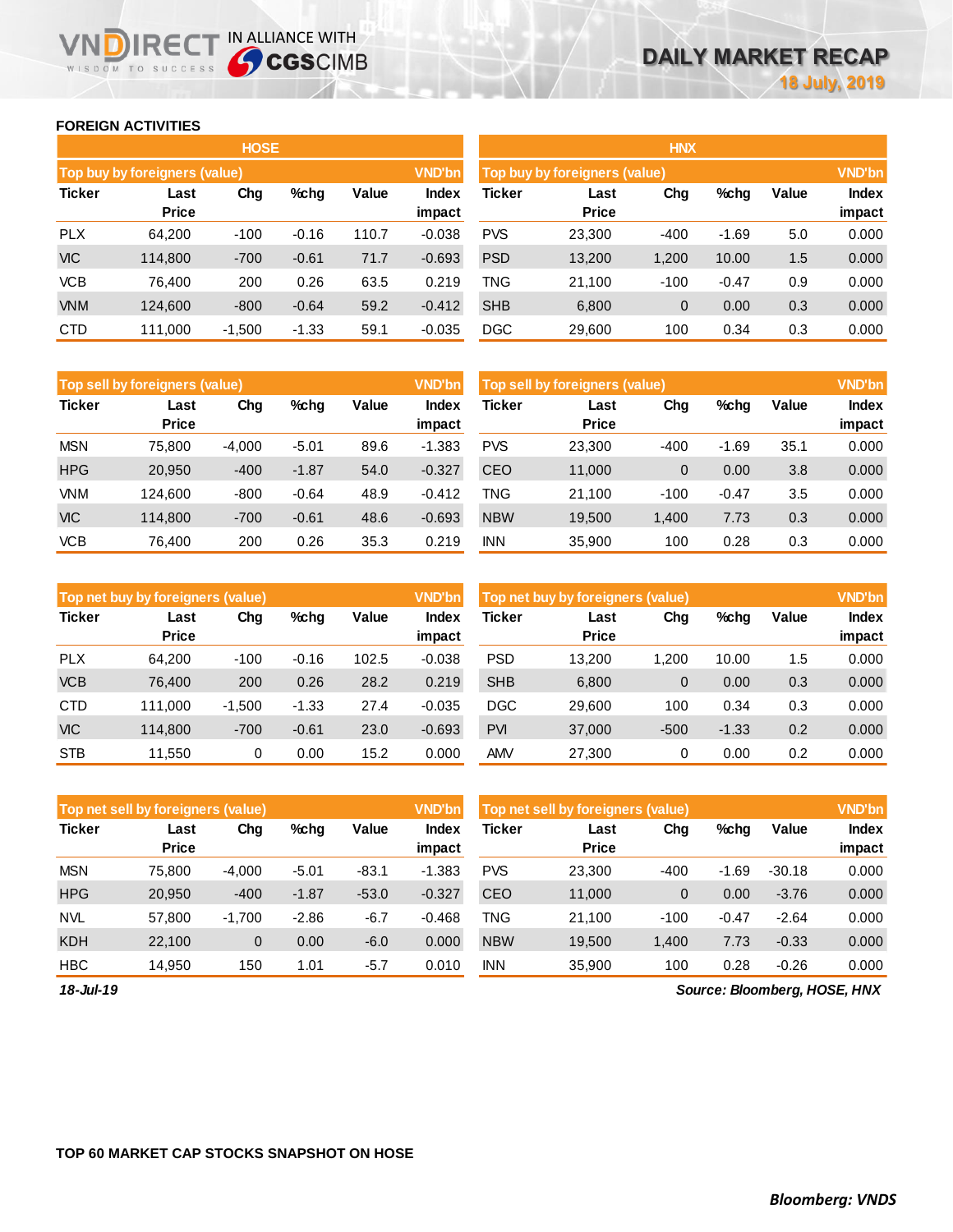# **DAILY MARKET RECAP**

| WISDOM TO SUCCESS      | <b>Sy CGS</b> CIMB    |                       |                      |                      |                          |                                 |                       |              | UAILT MARKET RECAP                     |                          |                     |                      |             |
|------------------------|-----------------------|-----------------------|----------------------|----------------------|--------------------------|---------------------------------|-----------------------|--------------|----------------------------------------|--------------------------|---------------------|----------------------|-------------|
|                        |                       |                       |                      |                      |                          |                                 |                       |              |                                        |                          |                     | <b>18 July, 2019</b> |             |
|                        |                       |                       |                      |                      |                          |                                 |                       |              |                                        |                          |                     |                      |             |
| No. Ticker             | Price                 |                       | Price change (%)     |                      |                          | Mkt. Cap Outs. Vol. Float ratio |                       |              | Avail. Fil Ave. daily vol.             | P/E                      | P/B                 | <b>ROE</b>           | <b>ROA</b>  |
| 1 VIC VM               | <b>VND</b><br>114,800 | 1 <sub>M</sub><br>0.7 | 3M<br>5.3            | 6M<br>12.3           | <b>US\$mln</b><br>16,544 | <b>MIn'shs</b><br>3,346         | $\frac{9}{6}$<br>53.4 | 21.9         | $% (30 \, \text{days-shs})$<br>362,046 | $\pmb{\chi}$<br>88.1     | $\pmb{\chi}$<br>6.5 | %<br>8.9             | $\%$<br>1.4 |
| 2 VCB VM               | 76,400                | 8.7                   | 12.5                 | 39.4                 | 12,205                   | 3,709                           | 25.2                  | 6.2          | 883,396                                | 17.5                     | 3.9                 | 24.5                 | 1.5         |
| 3 VHM VM               | 84,000                | 7.7                   | $-5.6$               | 4.3                  | 12,119                   | 3,350                           | 30.3                  | 33.9         | 1,028,328                              | 18.7                     | 6.5                 | 57.0                 | 16.7        |
| 4 VNM VM               | 124,600               | 1.3                   | $-7.8$               | $-7.0$               | 9,346                    | 1,741                           | 46.2                  | 41.0         | 765,485                                | 23.3                     | 7.7                 | 34.4                 | 28.0        |
| 5 GAS VM               | 107,200               | 5.6                   | 1.5                  | 20.4                 | 8,837                    | 1,914                           | 4.2                   | 45.3         | 267,010                                | 17.6                     | 4.7                 | 27.0                 | 18.5        |
| 6 SAB VM               | 284,000               | 4.0                   | 22.9                 | 21.1                 | 7,844                    | 641                             | 10.4                  | 36.6         | 34,248                                 | 43.8                     | 11.3                | 28.0                 | 19.6        |
| 7 BID VM               | 34,700                | 8.4                   | $-0.3$               | 9.5                  | 5,110                    | 3,419                           | 4.4                   | 26.8         | 868,949                                | 16.1                     | 2.2                 | 14.5                 | 0.6         |
| 8 MSN VM               | 75,800                | $-7.6$                | $-11.9$              | $-6.4$               | 3,816                    | 1,169                           | 25.4                  | 8.6          | 349,674                                | 16.7                     | 2.9                 | 22.0                 | 7.8         |
| 9 VREVM                | 36,600                | 9.3                   | 8.0                  | 25.1                 | 3,671                    | 2,329                           | 100.0                 | 16.6         | 1,391,178                              | 35.4                     | 3.0                 | 8.8                  | 6.3         |
| 10 CTG VM              | 21,650                | 6.9                   | 3.1                  | 19.0                 | 3,472                    | 3,723                           | 15.8                  | 0.0          | 3,056,457                              | 14.6                     | 1.2                 | 8.1                  | 0.5         |
| 11 PLX VM              | 64,200                | 5.2                   | 6.1                  | 18.0                 | 3,238                    | 1,171                           | 7.3                   | 7.5          | 974,415                                | 18.8                     | 3.4                 | 18.2                 | 6.4         |
| 12 TCB VM<br>13 VJC VM | 20,900<br>128,500     | 3.0<br>8.9            | $-13.8$<br>12.7      | $-21.9$<br>11.5      | 3,148<br>2,998           | 3,497<br>542                    | 81.6<br>53.1          | 0.0<br>9.8   | 2,105,838<br>601,913                   | 8.6<br>13.0              | 1.4<br>5.0          | 18.6<br>43.3         | 2.8<br>15.1 |
| 14 HVN VM              | 42,500                | 0.0                   | <b>N/A</b>           | <b>N/A</b>           | 2,596                    | 1,418                           | 2.7                   | 20.0         | 825,076                                | 24.3                     | 3.3                 | 13.4                 | 2.7         |
| 15 BVHVM               | 85,800                | 6.6                   | $-5.7$               | $-6.6$               | 2,590                    | 701                             | 31.1                  | 23.3         | 291,238                                | 52.9                     | 4.0                 | 7.7                  | 1.0         |
| 16 HPG VM              | 20,950                | $-9.1$                | $-13.0$              | $-6.7$               | 2,491                    | 2,761                           | 51.0                  | 10.1         | 4,418,853                              | 7.1                      | 1.4                 | 21.4                 | 11.7        |
| 17 NVL VM              | 57,800                | 1.8                   | 2.5                  | 1.4                  | 2,316                    | 930                             | 32.2                  | 31.4         | 568,727                                | 15.7                     | 2.7                 | 20.8                 | 5.6         |
| 18 VPB VM              | 19,300                | 4.6                   | 0.0                  | 0.3                  | 2,042                    | 2,457                           | 69.0                  | 0.0          | 1,922,461                              | 7.1                      | 1.3                 | 19.7                 | 2.2         |
| 19 MBB VM              | 22,200                | 7.8                   | 3.0                  | 12.4                 | 2,021                    | 2,113                           | 55.2                  | 0.0          | 2,325,217                              | 7.4                      | 1.4                 | 20.2                 | 1.8         |
| 20 MWG VM              | 103,900               | 17.7                  | 27.6                 | 23.1                 | 1,982                    | 443                             | 87.2                  | 0.0          | 769,805                                | 14.5                     | 4.6                 | 36.0                 | 11.5        |
| 21 POW VM              | 14,350                | $-9.2$                | $-0.3$               | $-5.6$               | 1,447                    | 2,342                           | 88.5                  | 33.9         | 2,472,762                              | 17.5                     | 1.4                 | 7.8                  | 3.2         |
| 22 FPT VM              | 46,800                | 6.2                   | 6.1                  | 22.6                 | 1,367                    | 678                             | 82.0                  | 0.0          | 1,261,431                              | 11.5                     | 2.4                 | 21.9                 | 10.2        |
| 23 HDB VM              | 26,350                | 1.3                   | $-6.2$               | $-9.5$               | 1,113                    | 981                             | 71.9                  | 5.7          | 1,273,300                              | 9.1                      | 1.7                 | 19.1                 | 1.4         |
| 24 BHN VM<br>25 EIB VM | 93,000                | $-5.1$<br>$-7.0$      | 13.6                 | 16.3                 | 929<br>916               | 232                             | 0.9<br>79.0           | 31.4         | 4,947                                  | 46.3                     | 5.0<br>1.4          | 11.3                 | 5.2         |
| 26 STB VM              | 17,300<br>11,550      | 3.1                   | 0.6<br>$-1.7$        | 17.7<br>2.7          | 897                      | 1,229<br>1,804                  | 93.9                  | 0.3<br>9.8   | 315,362<br>3,073,553                   | 42.8<br>9.3              | 0.8                 | 3.3<br>9.1           | 0.3<br>0.6  |
| 27 TPB VM              | 23,200                | $-1.5$                | 6.2                  | 11.5                 | 826                      | 827                             | 69.8                  | 0.0          | 758,669                                | 9.8                      | 1.7                 | 21.5                 | 1.5         |
| 28 PNJ VM              | 73,300                | 2.5                   | 0.4                  | 9.6                  | 703                      | 223                             | 68.5                  | 0.0          | 374,573                                | 15.3                     | 4.0                 | 29.1                 | 19.4        |
| 29 HNG VM              | 18,100                | 20.7                  | 18.3                 | 28.4                 | 691                      | 887                             | 23.7                  | 48.4         | 1,161,686                              | <b>N/A</b>               | 1.5                 | $-7.1$               | $-2.6$      |
| 30 ROS VM              | 27,500                | $-9.5$                | $-12.1$              | $-22.3$              | 672                      | 568                             | 27.0                  | 46.4         | 10,882,720                             | 73.2                     | 2.7                 | 3.7                  | 2.0         |
| 31 DHG VM              | 100,000               | $-1.5$                | $-10.3$              | 19.6                 | 563                      | 131                             | 5.6                   | 45.8         | 16,855                                 | 23.8                     | 4.3                 | 19.0                 | 14.7        |
| 32 SSIVM               | 25,550                | 4.5                   | $-1.7$               | 1.6                  | 560                      | 509                             | 63.8                  | 41.2         | 1,072,135                              | 11.8                     | 1.4                 | 11.9                 | 4.7         |
| 33 KDH VM              | 22,100                | $-8.9$                | $-9.2$               | $-3.8$               | 518                      | 544                             | 74.8                  | 2.4          | 205,013                                | 14.5                     | 1.7                 | 12.2                 | 8.5         |
| 34 REE VM              | 33,300                | 5.4                   | 6.2                  | 3.7                  | 445                      | 310                             | 84.4                  | 0.0          | 657,084                                | 5.9                      | 1.1                 | 20.6                 | 10.8        |
| 35 GEX VM<br>36 VGC VM | 21,550<br>20,150      | $-2.0$<br>$-0.2$      | $-2.0$<br><b>N/A</b> | $-0.2$<br><b>N/A</b> | 394<br>389               | 425<br>448                      | 61.2<br>19.8          | 33.4<br>36.0 | 457,649                                | 8.3                      | 1.6<br>1.4          | 19.1<br>9.7          | 6.1         |
| 37 SBT VM              | 16,800                | $-2.3$                | $-8.2$               | $-14.3$              | 380                      | 525                             | 28.7                  | 93.9         | 893,974<br>1,520,373                   | 14.6<br>22.3             | 1.4                 | 6.1                  | 3.7<br>2.4  |
| 38 PPC VM              | 27,400                | 0.0                   | 7.0                  | 35.0                 | 378                      | 321                             | 24.6                  | 33.9         | 561,736                                | 8.9                      | 1.5                 | 17.2                 | 13.2        |
| 39 PHR VM              | 64,400                | 15.0                  | 28.8                 | 78.9                 | 376                      | 135                             | 33.0                  | 41.1         | 426,203                                | 13.3                     | 3.2                 | 24.0                 | 13.6        |
| 40 PDR VM              | 26,000                | 4.4                   | 12.6                 | 25.4                 | 367                      | 328                             | 37.7                  | 41.7         | 934,334                                | 13.5                     | 2.4                 | 19.7                 | $6.2\,$     |
| 41 VHC VM              | 91,800                | 8.0                   | $-3.3$               | $-2.1$               | 365                      | 92                              | 37.5                  | 64.9         | 171,846                                | 5.1                      | 2.0                 | 46.0                 | 29.5        |
| 42 CTD VM              | 111,000               | 14.7                  | $-8.0$               | $-24.9$              | 365                      | 76                              | 85.6                  | 1.7          | 100,239                                | 8.2                      | 1.1                 | 13.4                 | 7.1         |
| 43 GMD VM              | 26,800                | 3.5                   | 3.7                  | 4.3                  | 343                      | 297                             | 53.2                  | 0.0          | 366,725                                | 11.9                     | 1.3                 | 11.3                 | 7.1         |
| 44 SCS VM              | 158,800               | $-1.0$                | $-1.2$               | 11.4                 | 342                      | 50                              | 99.1                  | 28.7         | 5,739                                  | 20.6                     | 10.6                | 48.6                 | 43.6        |
| 45 TCH VM              | 21,800                | 1.9                   | 3.3                  | 24.6                 | 332                      | 353                             | 50.0                  | 41.9         | 1,038,742                              | 27.3                     | 1.7                 | 6.4                  | 5.0         |
| 46 NT2 VM              | 26,550                | $-1.7$                | $-0.7$               | $-5.3$               | 329                      | 288                             | 32.1                  | 26.4         | 133,348                                | 10.9                     | 2.0                 | 15.5                 | $7.5$       |
| 47 HCM VM<br>48 PVD VM | 23,650<br>18,650      | 4.0<br>5.4            | $-8.7$<br>$-0.8$     | 7.2<br>23.1          | 311<br>308               | 306<br>383                      | 76.5<br>49.4          | 42.8<br>27.5 | 441,648<br>2,562,211                   | 11.8<br>21.0             | 1.0<br>0.5          | 14.1<br>2.7          | 7.3<br>1.7  |
| 49 KBC VM              | 15,100                | 4.9                   | 4.9                  | 8.2                  | 306                      | 470                             | 75.4                  | 25.9         | 2,123,758                              | 11.3                     | 0.8                 | 7.1                  | 3.8         |
| 50 LGC VM              | 34,900                | 25.1                  | 42.4                 | $-1.1$               | 290                      | 193                             | <b>N/A</b>            | 4.0          | 611                                    | 33.1                     | 2.5                 | 7.8                  | 2.0         |
| 51 DXG VM              | 19,200                | 6.7                   | $-9.0$               | $-14.7$              | 289                      | 350                             | 68.8                  | 0.6          | 700,133                                | 5.7                      | 1.3                 | 25.1                 | 9.3         |
| 52 NLG VM              | 29,000                | $-2.0$                | 2.1                  | 15.5                 | 286                      | 229                             | 59.3                  | 0.0          | 894,802                                | 6.9                      | 1.4                 | 21.6                 | 9.9         |
| 53 VPI VM              | 41,350                | $-0.4$                | $-0.4$               | 1.3                  | 285                      | 160                             | 100.0                 | 40.7         | 272,269                                | 15.7                     | 2.9                 | 20.6                 | 8.1         |
| 54 HT1 VM              | 15,600                | $-1.0$                | $-1.9$               | 10.2                 | 256                      | 382                             | 20.0                  | 42.8         | 103,041                                | 8.9                      | 1.1                 | 12.6                 | 6.3         |
| 55 DPM VM              | 15,200                | $-8.2$                | -13.4                | $-34.5$              | 256                      | 391                             | 36.6                  | 28.7         | 754,894                                | 11.8                     | 0.8                 | 7.2                  | 5.2         |
| 56 VCIVM               | 33,500                | 1.8                   | $-5.9$               | $-14.1$              | 235                      | 163                             | 65.7                  | 62.9         | 89,891                                 | 6.6                      | 1.5                 | 24.7                 | 12.7        |
| 57 PAN VM              | 32,000                | 14.3                  | $-11.1$              | $-7.0$               | 234                      | 170                             | 47.3                  | 3.8          | 30,669                                 | 18.5                     | $1.5$               | 8.8                  | 3.5         |
| 58 CII VM              | 21,650                | $-5.9$                | $-9.6$               | $-8.6$               | 231                      | 248                             | 83.4                  | 17.1         | 410,843                                | 64.3                     | 1.1                 | 1.7                  | 0.4         |
| 59 HPX VM<br>60 HAG VM | 26,500<br>5,380       | $-1.1$<br>8.2         | 4.7<br>1.5           | 0.4<br>7.8           | 228<br>215               | 200<br>927                      | 90.3<br>64.5          | 35.2<br>40.3 | 369,881<br>3,288,882                   | 11.8<br>33.0             | 2.1<br>0.4          | 19.4<br>1.1          | 6.5<br>0.3  |
|                        |                       |                       |                      |                      |                          |                                 |                       |              |                                        | <b>Source: Bloomberg</b> |                     | <b>18 Jul</b>        |             |

**VNDIRECT IN ALLIANCE WITH**